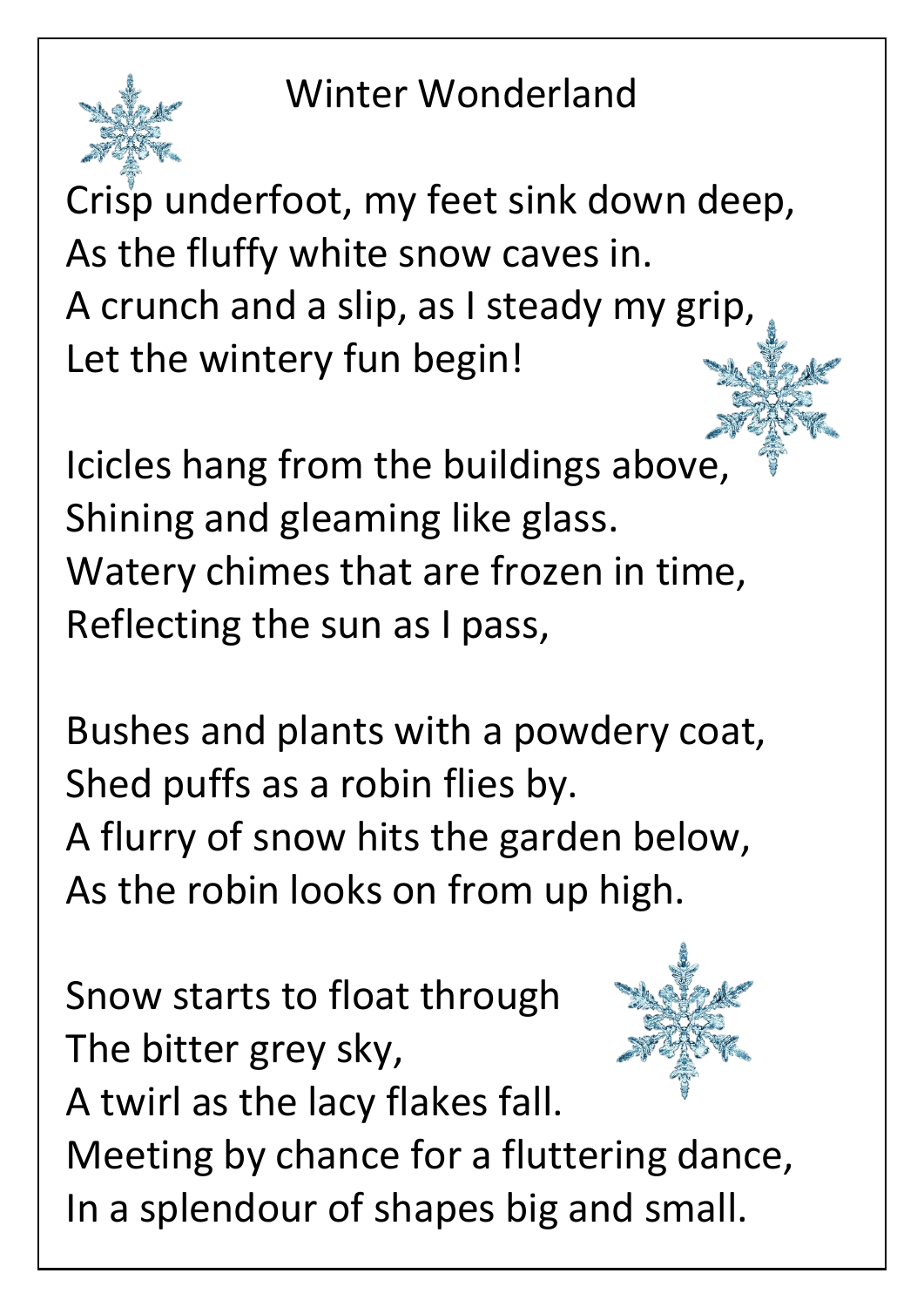I look to the river that's frozen on top, The slippery ice stops the flow. A crack and a creak in the silence so bleak, Send a warning of danger below.

The laughter of children is soft in the air As snowballs exchange between friends. A snowman to make, a carrot to take, And a wish that the fun never ends.

My nose is now red, my fingers are numb, Jack Frost has been spreading his cold. So home I will head, to my warm, cosy bed, And the fire, a sight to behold.

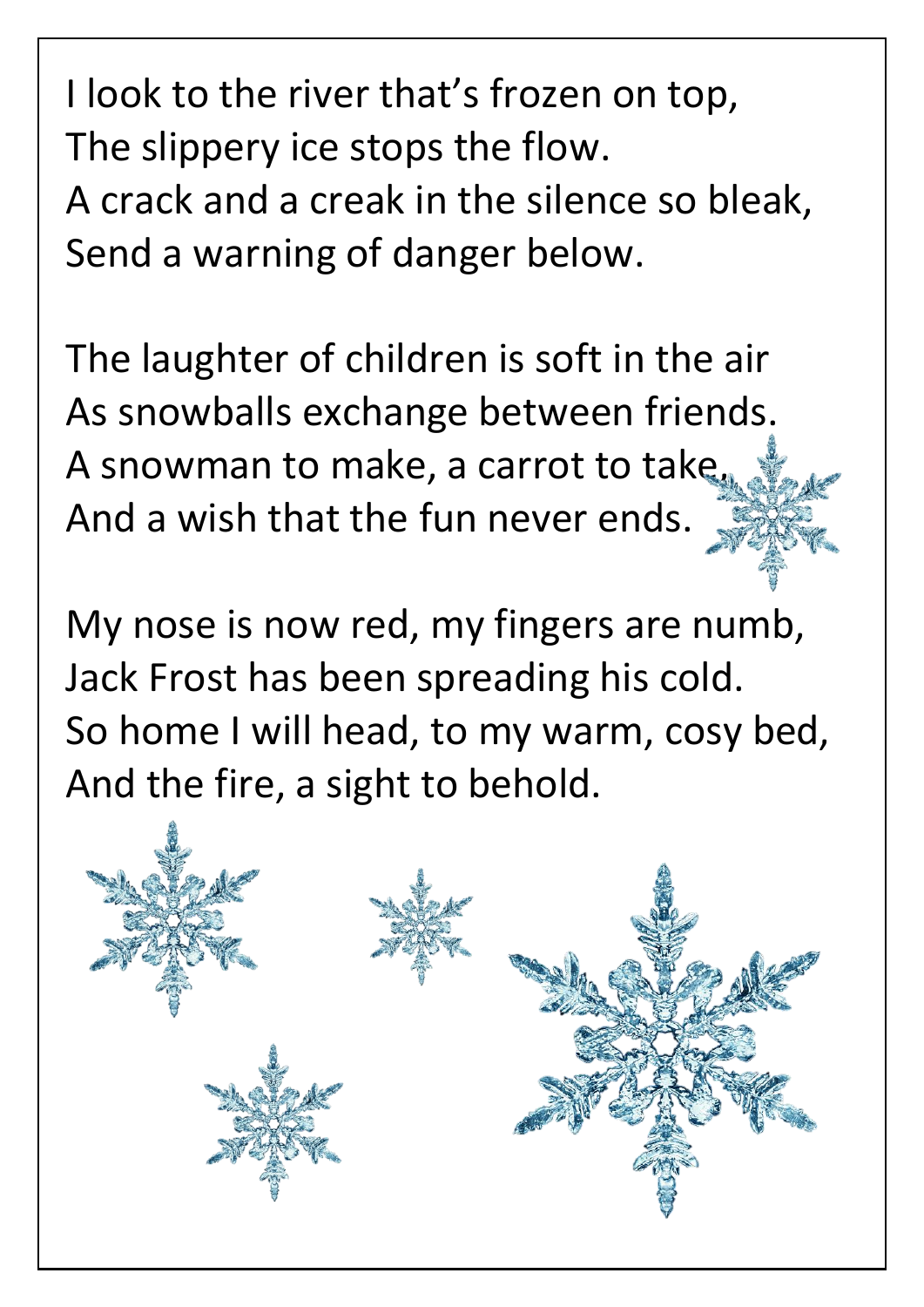## Friday 22nd January

Prediction What type of text is this? How do you know? You don't need to write this answer down. Read the whole poem. If you are unsure of the meaning of any words, you can clarify them on the internet. Think about these questions as you read the text. ①Why does the person need to "steady their grip", in verse 1? ②In verse 2, it says that icicles are like glass. Name one way in which icicles are like glass. ③What is the "powdery coat" that the bushes and plants are wearing, in verse 3? ④In verse 4, what are snowflakes compared to? Why do you think the poet has chosen this comparison? ⑤What is the "danger below" in verse 5? ⑥In verse 6, what two things are the children doing, whilst laughing and having fun?  $\circled{7}$  In verse 7, do you think the person in the poem is looking forward to going back inside? Give reasons.